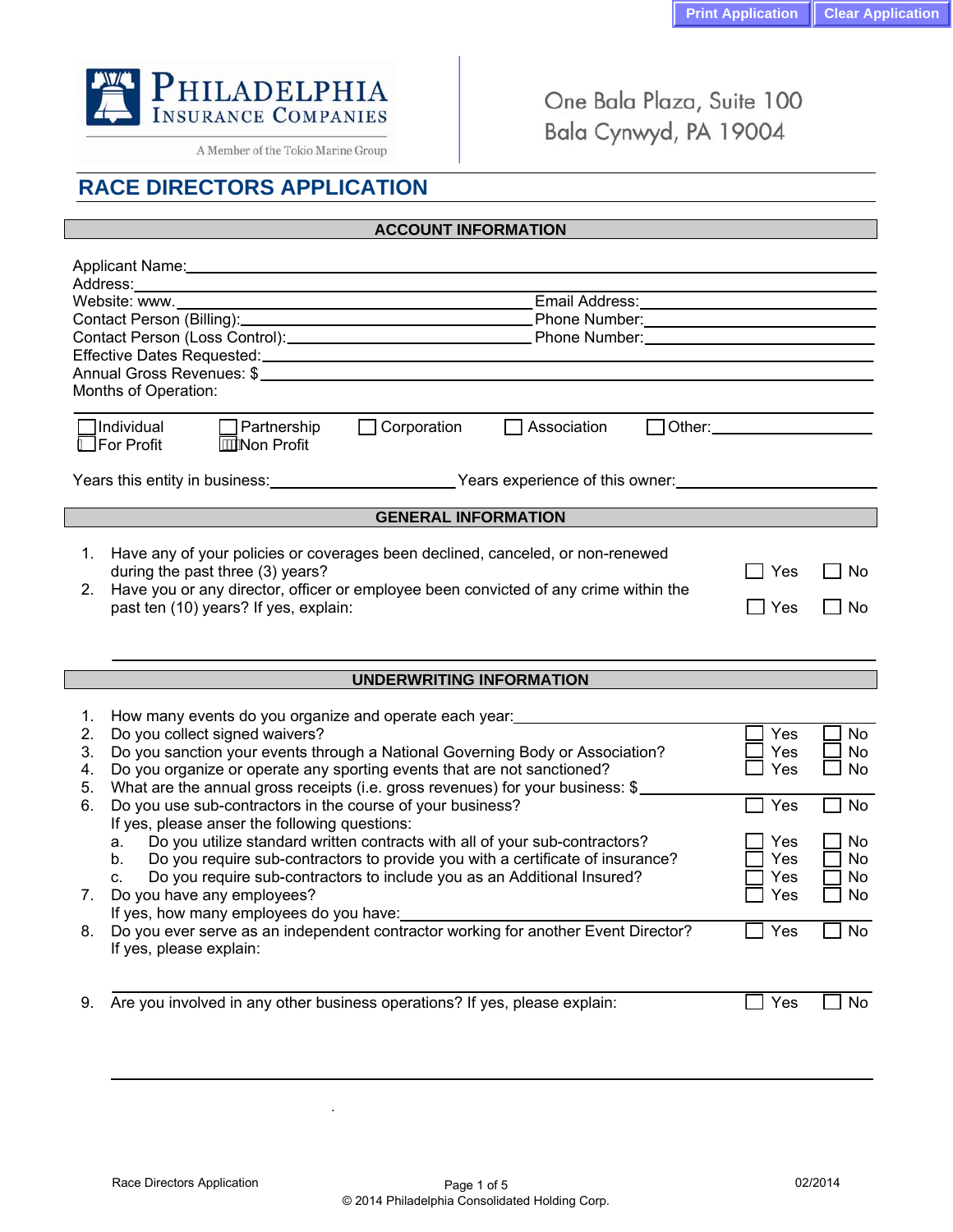| Auto Liability coverage (for Owned or Leased Autos)*<br>1.<br>Do you have any owned or leased vehicles registered in the name of your business?<br>$\Box$ No<br>$\Box$ Yes<br>* If you would like a quote for Auto Liability coverage on your owned or leased vehicles, please complete the<br>Auto Schedule below.<br>Auto Liability Coverage (for Hired or Non-owned Autos)<br>2.<br>Do you rent or borrow vehicles in connection with your business or events?<br>$\Box$ No<br>$\Box$ Yes<br>If yes, please answer the following questions:<br>How much do you spend annually to rent vehicles (i.e. cost of hire): \$<br>a.<br>$\Box$ Yes<br>No<br>Do you rent any vehicles for a period of 90 days or more?*<br>b.<br>*If you rent any vehicles for 90 days or more, these vehicles should be shown on the Auto Schedule below.<br>Auto Physical Damage Coverage (for Comprehensive or Collision losses to Covered Autos)*<br>3.<br>Do you need Auto Physical Damage Coverage for any vehicles?<br>$\Box$ Yes<br>$\Box$ No<br>If yes, please provide the following information:<br>Owned/Leased Autos: Please complete the auto schedule below.<br>a.<br>Hired/Rented Autos: Please provide maximum value of any hired/rented auto: \$<br>b.<br>Do you supply vehicles to others for use in connection with your business or events?<br>Yes<br>No<br>4.<br>If yes, we recommend that Motor Vehicle Record (MVR) checks be performed on all drivers.<br>Yes<br><b>No</b><br>Do you provide transportation for event participants?<br>5.<br><b>No</b><br>Do you use 15 passenger vans in connection with your business or events?<br>Yes<br>6.<br>If yes, do you pull trailers or top load the vans when transporting passengers?<br>No<br>Yes<br>Auto Schedule: (attach as many pages as necessary to list all owned or leased vehicles)<br>Vehicle $#_$<br>1.<br>Type of Vehicle: □ Private Passenger Auto □ Light Truck/SUV<br>2.<br>$\Box$ Other: $\Box$<br>3.<br>Year: Make: Make: Model: Model: Model: Model: Model: Model: Model: Model: Model: Model: Model: Model: Model: Model: Model: Model: Model: Model: Model: Model: Model: Model: Model: Model: Model: Model: Model: Model: Model:<br>Leased<br>\$.<br>5.<br>6.<br>7.<br>$\Box$ No<br>1.<br>Vehicle $#_$<br>Type of Vehicle: □ Private Passenger Auto □ Light Truck/SUV □ Other: ___________<br>2.<br>3.<br>\$.<br>$\Box$ Leased<br>VIN:<br>5. |
|-------------------------------------------------------------------------------------------------------------------------------------------------------------------------------------------------------------------------------------------------------------------------------------------------------------------------------------------------------------------------------------------------------------------------------------------------------------------------------------------------------------------------------------------------------------------------------------------------------------------------------------------------------------------------------------------------------------------------------------------------------------------------------------------------------------------------------------------------------------------------------------------------------------------------------------------------------------------------------------------------------------------------------------------------------------------------------------------------------------------------------------------------------------------------------------------------------------------------------------------------------------------------------------------------------------------------------------------------------------------------------------------------------------------------------------------------------------------------------------------------------------------------------------------------------------------------------------------------------------------------------------------------------------------------------------------------------------------------------------------------------------------------------------------------------------------------------------------------------------------------------------------------------------------------------------------------------------------------------------------------------------------------------------------------------------------------------------------------------------------------------------------------------------------------------------------------------------------------------------------------------------------------------------------------------------------------------------------------------------------------------------------------------------------|
|                                                                                                                                                                                                                                                                                                                                                                                                                                                                                                                                                                                                                                                                                                                                                                                                                                                                                                                                                                                                                                                                                                                                                                                                                                                                                                                                                                                                                                                                                                                                                                                                                                                                                                                                                                                                                                                                                                                                                                                                                                                                                                                                                                                                                                                                                                                                                                                                                   |
|                                                                                                                                                                                                                                                                                                                                                                                                                                                                                                                                                                                                                                                                                                                                                                                                                                                                                                                                                                                                                                                                                                                                                                                                                                                                                                                                                                                                                                                                                                                                                                                                                                                                                                                                                                                                                                                                                                                                                                                                                                                                                                                                                                                                                                                                                                                                                                                                                   |
|                                                                                                                                                                                                                                                                                                                                                                                                                                                                                                                                                                                                                                                                                                                                                                                                                                                                                                                                                                                                                                                                                                                                                                                                                                                                                                                                                                                                                                                                                                                                                                                                                                                                                                                                                                                                                                                                                                                                                                                                                                                                                                                                                                                                                                                                                                                                                                                                                   |
|                                                                                                                                                                                                                                                                                                                                                                                                                                                                                                                                                                                                                                                                                                                                                                                                                                                                                                                                                                                                                                                                                                                                                                                                                                                                                                                                                                                                                                                                                                                                                                                                                                                                                                                                                                                                                                                                                                                                                                                                                                                                                                                                                                                                                                                                                                                                                                                                                   |
|                                                                                                                                                                                                                                                                                                                                                                                                                                                                                                                                                                                                                                                                                                                                                                                                                                                                                                                                                                                                                                                                                                                                                                                                                                                                                                                                                                                                                                                                                                                                                                                                                                                                                                                                                                                                                                                                                                                                                                                                                                                                                                                                                                                                                                                                                                                                                                                                                   |
|                                                                                                                                                                                                                                                                                                                                                                                                                                                                                                                                                                                                                                                                                                                                                                                                                                                                                                                                                                                                                                                                                                                                                                                                                                                                                                                                                                                                                                                                                                                                                                                                                                                                                                                                                                                                                                                                                                                                                                                                                                                                                                                                                                                                                                                                                                                                                                                                                   |
|                                                                                                                                                                                                                                                                                                                                                                                                                                                                                                                                                                                                                                                                                                                                                                                                                                                                                                                                                                                                                                                                                                                                                                                                                                                                                                                                                                                                                                                                                                                                                                                                                                                                                                                                                                                                                                                                                                                                                                                                                                                                                                                                                                                                                                                                                                                                                                                                                   |
|                                                                                                                                                                                                                                                                                                                                                                                                                                                                                                                                                                                                                                                                                                                                                                                                                                                                                                                                                                                                                                                                                                                                                                                                                                                                                                                                                                                                                                                                                                                                                                                                                                                                                                                                                                                                                                                                                                                                                                                                                                                                                                                                                                                                                                                                                                                                                                                                                   |
|                                                                                                                                                                                                                                                                                                                                                                                                                                                                                                                                                                                                                                                                                                                                                                                                                                                                                                                                                                                                                                                                                                                                                                                                                                                                                                                                                                                                                                                                                                                                                                                                                                                                                                                                                                                                                                                                                                                                                                                                                                                                                                                                                                                                                                                                                                                                                                                                                   |
|                                                                                                                                                                                                                                                                                                                                                                                                                                                                                                                                                                                                                                                                                                                                                                                                                                                                                                                                                                                                                                                                                                                                                                                                                                                                                                                                                                                                                                                                                                                                                                                                                                                                                                                                                                                                                                                                                                                                                                                                                                                                                                                                                                                                                                                                                                                                                                                                                   |
|                                                                                                                                                                                                                                                                                                                                                                                                                                                                                                                                                                                                                                                                                                                                                                                                                                                                                                                                                                                                                                                                                                                                                                                                                                                                                                                                                                                                                                                                                                                                                                                                                                                                                                                                                                                                                                                                                                                                                                                                                                                                                                                                                                                                                                                                                                                                                                                                                   |
|                                                                                                                                                                                                                                                                                                                                                                                                                                                                                                                                                                                                                                                                                                                                                                                                                                                                                                                                                                                                                                                                                                                                                                                                                                                                                                                                                                                                                                                                                                                                                                                                                                                                                                                                                                                                                                                                                                                                                                                                                                                                                                                                                                                                                                                                                                                                                                                                                   |
|                                                                                                                                                                                                                                                                                                                                                                                                                                                                                                                                                                                                                                                                                                                                                                                                                                                                                                                                                                                                                                                                                                                                                                                                                                                                                                                                                                                                                                                                                                                                                                                                                                                                                                                                                                                                                                                                                                                                                                                                                                                                                                                                                                                                                                                                                                                                                                                                                   |
|                                                                                                                                                                                                                                                                                                                                                                                                                                                                                                                                                                                                                                                                                                                                                                                                                                                                                                                                                                                                                                                                                                                                                                                                                                                                                                                                                                                                                                                                                                                                                                                                                                                                                                                                                                                                                                                                                                                                                                                                                                                                                                                                                                                                                                                                                                                                                                                                                   |
|                                                                                                                                                                                                                                                                                                                                                                                                                                                                                                                                                                                                                                                                                                                                                                                                                                                                                                                                                                                                                                                                                                                                                                                                                                                                                                                                                                                                                                                                                                                                                                                                                                                                                                                                                                                                                                                                                                                                                                                                                                                                                                                                                                                                                                                                                                                                                                                                                   |
|                                                                                                                                                                                                                                                                                                                                                                                                                                                                                                                                                                                                                                                                                                                                                                                                                                                                                                                                                                                                                                                                                                                                                                                                                                                                                                                                                                                                                                                                                                                                                                                                                                                                                                                                                                                                                                                                                                                                                                                                                                                                                                                                                                                                                                                                                                                                                                                                                   |
|                                                                                                                                                                                                                                                                                                                                                                                                                                                                                                                                                                                                                                                                                                                                                                                                                                                                                                                                                                                                                                                                                                                                                                                                                                                                                                                                                                                                                                                                                                                                                                                                                                                                                                                                                                                                                                                                                                                                                                                                                                                                                                                                                                                                                                                                                                                                                                                                                   |
|                                                                                                                                                                                                                                                                                                                                                                                                                                                                                                                                                                                                                                                                                                                                                                                                                                                                                                                                                                                                                                                                                                                                                                                                                                                                                                                                                                                                                                                                                                                                                                                                                                                                                                                                                                                                                                                                                                                                                                                                                                                                                                                                                                                                                                                                                                                                                                                                                   |
|                                                                                                                                                                                                                                                                                                                                                                                                                                                                                                                                                                                                                                                                                                                                                                                                                                                                                                                                                                                                                                                                                                                                                                                                                                                                                                                                                                                                                                                                                                                                                                                                                                                                                                                                                                                                                                                                                                                                                                                                                                                                                                                                                                                                                                                                                                                                                                                                                   |
|                                                                                                                                                                                                                                                                                                                                                                                                                                                                                                                                                                                                                                                                                                                                                                                                                                                                                                                                                                                                                                                                                                                                                                                                                                                                                                                                                                                                                                                                                                                                                                                                                                                                                                                                                                                                                                                                                                                                                                                                                                                                                                                                                                                                                                                                                                                                                                                                                   |
|                                                                                                                                                                                                                                                                                                                                                                                                                                                                                                                                                                                                                                                                                                                                                                                                                                                                                                                                                                                                                                                                                                                                                                                                                                                                                                                                                                                                                                                                                                                                                                                                                                                                                                                                                                                                                                                                                                                                                                                                                                                                                                                                                                                                                                                                                                                                                                                                                   |
|                                                                                                                                                                                                                                                                                                                                                                                                                                                                                                                                                                                                                                                                                                                                                                                                                                                                                                                                                                                                                                                                                                                                                                                                                                                                                                                                                                                                                                                                                                                                                                                                                                                                                                                                                                                                                                                                                                                                                                                                                                                                                                                                                                                                                                                                                                                                                                                                                   |
|                                                                                                                                                                                                                                                                                                                                                                                                                                                                                                                                                                                                                                                                                                                                                                                                                                                                                                                                                                                                                                                                                                                                                                                                                                                                                                                                                                                                                                                                                                                                                                                                                                                                                                                                                                                                                                                                                                                                                                                                                                                                                                                                                                                                                                                                                                                                                                                                                   |
|                                                                                                                                                                                                                                                                                                                                                                                                                                                                                                                                                                                                                                                                                                                                                                                                                                                                                                                                                                                                                                                                                                                                                                                                                                                                                                                                                                                                                                                                                                                                                                                                                                                                                                                                                                                                                                                                                                                                                                                                                                                                                                                                                                                                                                                                                                                                                                                                                   |
|                                                                                                                                                                                                                                                                                                                                                                                                                                                                                                                                                                                                                                                                                                                                                                                                                                                                                                                                                                                                                                                                                                                                                                                                                                                                                                                                                                                                                                                                                                                                                                                                                                                                                                                                                                                                                                                                                                                                                                                                                                                                                                                                                                                                                                                                                                                                                                                                                   |
|                                                                                                                                                                                                                                                                                                                                                                                                                                                                                                                                                                                                                                                                                                                                                                                                                                                                                                                                                                                                                                                                                                                                                                                                                                                                                                                                                                                                                                                                                                                                                                                                                                                                                                                                                                                                                                                                                                                                                                                                                                                                                                                                                                                                                                                                                                                                                                                                                   |
|                                                                                                                                                                                                                                                                                                                                                                                                                                                                                                                                                                                                                                                                                                                                                                                                                                                                                                                                                                                                                                                                                                                                                                                                                                                                                                                                                                                                                                                                                                                                                                                                                                                                                                                                                                                                                                                                                                                                                                                                                                                                                                                                                                                                                                                                                                                                                                                                                   |
|                                                                                                                                                                                                                                                                                                                                                                                                                                                                                                                                                                                                                                                                                                                                                                                                                                                                                                                                                                                                                                                                                                                                                                                                                                                                                                                                                                                                                                                                                                                                                                                                                                                                                                                                                                                                                                                                                                                                                                                                                                                                                                                                                                                                                                                                                                                                                                                                                   |
|                                                                                                                                                                                                                                                                                                                                                                                                                                                                                                                                                                                                                                                                                                                                                                                                                                                                                                                                                                                                                                                                                                                                                                                                                                                                                                                                                                                                                                                                                                                                                                                                                                                                                                                                                                                                                                                                                                                                                                                                                                                                                                                                                                                                                                                                                                                                                                                                                   |
|                                                                                                                                                                                                                                                                                                                                                                                                                                                                                                                                                                                                                                                                                                                                                                                                                                                                                                                                                                                                                                                                                                                                                                                                                                                                                                                                                                                                                                                                                                                                                                                                                                                                                                                                                                                                                                                                                                                                                                                                                                                                                                                                                                                                                                                                                                                                                                                                                   |
|                                                                                                                                                                                                                                                                                                                                                                                                                                                                                                                                                                                                                                                                                                                                                                                                                                                                                                                                                                                                                                                                                                                                                                                                                                                                                                                                                                                                                                                                                                                                                                                                                                                                                                                                                                                                                                                                                                                                                                                                                                                                                                                                                                                                                                                                                                                                                                                                                   |
|                                                                                                                                                                                                                                                                                                                                                                                                                                                                                                                                                                                                                                                                                                                                                                                                                                                                                                                                                                                                                                                                                                                                                                                                                                                                                                                                                                                                                                                                                                                                                                                                                                                                                                                                                                                                                                                                                                                                                                                                                                                                                                                                                                                                                                                                                                                                                                                                                   |
|                                                                                                                                                                                                                                                                                                                                                                                                                                                                                                                                                                                                                                                                                                                                                                                                                                                                                                                                                                                                                                                                                                                                                                                                                                                                                                                                                                                                                                                                                                                                                                                                                                                                                                                                                                                                                                                                                                                                                                                                                                                                                                                                                                                                                                                                                                                                                                                                                   |
|                                                                                                                                                                                                                                                                                                                                                                                                                                                                                                                                                                                                                                                                                                                                                                                                                                                                                                                                                                                                                                                                                                                                                                                                                                                                                                                                                                                                                                                                                                                                                                                                                                                                                                                                                                                                                                                                                                                                                                                                                                                                                                                                                                                                                                                                                                                                                                                                                   |
| Date of Birth: <u>Charles and Charles and Charles and Charles and Charles and Charles and Charles and Charles and Charles and Charles and Charles and Charles and Charles and Charles and Charles and Charles and Charles and Ch</u>                                                                                                                                                                                                                                                                                                                                                                                                                                                                                                                                                                                                                                                                                                                                                                                                                                                                                                                                                                                                                                                                                                                                                                                                                                                                                                                                                                                                                                                                                                                                                                                                                                                                                                                                                                                                                                                                                                                                                                                                                                                                                                                                                                              |
| 7.<br>Driver's License Number: University of the University of the University of the University of the University of the University of the University of the University of the University of the University of the University of the<br>License State:____________                                                                                                                                                                                                                                                                                                                                                                                                                                                                                                                                                                                                                                                                                                                                                                                                                                                                                                                                                                                                                                                                                                                                                                                                                                                                                                                                                                                                                                                                                                                                                                                                                                                                                                                                                                                                                                                                                                                                                                                                                                                                                                                                                |
| $\overline{\mathsf{Y}}$ es<br><b>No</b><br>MVR checked?                                                                                                                                                                                                                                                                                                                                                                                                                                                                                                                                                                                                                                                                                                                                                                                                                                                                                                                                                                                                                                                                                                                                                                                                                                                                                                                                                                                                                                                                                                                                                                                                                                                                                                                                                                                                                                                                                                                                                                                                                                                                                                                                                                                                                                                                                                                                                           |
|                                                                                                                                                                                                                                                                                                                                                                                                                                                                                                                                                                                                                                                                                                                                                                                                                                                                                                                                                                                                                                                                                                                                                                                                                                                                                                                                                                                                                                                                                                                                                                                                                                                                                                                                                                                                                                                                                                                                                                                                                                                                                                                                                                                                                                                                                                                                                                                                                   |
| 1.                                                                                                                                                                                                                                                                                                                                                                                                                                                                                                                                                                                                                                                                                                                                                                                                                                                                                                                                                                                                                                                                                                                                                                                                                                                                                                                                                                                                                                                                                                                                                                                                                                                                                                                                                                                                                                                                                                                                                                                                                                                                                                                                                                                                                                                                                                                                                                                                                |
| Type of Vehicle: □ Private Passenger Auto □ Light Truck/SUV □ Other: _________________<br>2.                                                                                                                                                                                                                                                                                                                                                                                                                                                                                                                                                                                                                                                                                                                                                                                                                                                                                                                                                                                                                                                                                                                                                                                                                                                                                                                                                                                                                                                                                                                                                                                                                                                                                                                                                                                                                                                                                                                                                                                                                                                                                                                                                                                                                                                                                                                      |
| 3.<br>Year: Make: Make: Make: Model: Model: Model: Model: Model: Model: Model: Model: Model: Model: Model: Model: Mo<br>VIN: Model: Model: Model: Model: Model: Model: Model: Model: Model: Model: Model: Model: Model: Model: Model:                                                                                                                                                                                                                                                                                                                                                                                                                                                                                                                                                                                                                                                                                                                                                                                                                                                                                                                                                                                                                                                                                                                                                                                                                                                                                                                                                                                                                                                                                                                                                                                                                                                                                                                                                                                                                                                                                                                                                                                                                                                                                                                                                                             |
| $\Box$ Leased<br>\$.                                                                                                                                                                                                                                                                                                                                                                                                                                                                                                                                                                                                                                                                                                                                                                                                                                                                                                                                                                                                                                                                                                                                                                                                                                                                                                                                                                                                                                                                                                                                                                                                                                                                                                                                                                                                                                                                                                                                                                                                                                                                                                                                                                                                                                                                                                                                                                                              |
| 5.                                                                                                                                                                                                                                                                                                                                                                                                                                                                                                                                                                                                                                                                                                                                                                                                                                                                                                                                                                                                                                                                                                                                                                                                                                                                                                                                                                                                                                                                                                                                                                                                                                                                                                                                                                                                                                                                                                                                                                                                                                                                                                                                                                                                                                                                                                                                                                                                                |
| 6.<br>7.                                                                                                                                                                                                                                                                                                                                                                                                                                                                                                                                                                                                                                                                                                                                                                                                                                                                                                                                                                                                                                                                                                                                                                                                                                                                                                                                                                                                                                                                                                                                                                                                                                                                                                                                                                                                                                                                                                                                                                                                                                                                                                                                                                                                                                                                                                                                                                                                          |
| $\Box$ Yes<br>$\Box$ No<br>8.<br>MVR checked?                                                                                                                                                                                                                                                                                                                                                                                                                                                                                                                                                                                                                                                                                                                                                                                                                                                                                                                                                                                                                                                                                                                                                                                                                                                                                                                                                                                                                                                                                                                                                                                                                                                                                                                                                                                                                                                                                                                                                                                                                                                                                                                                                                                                                                                                                                                                                                     |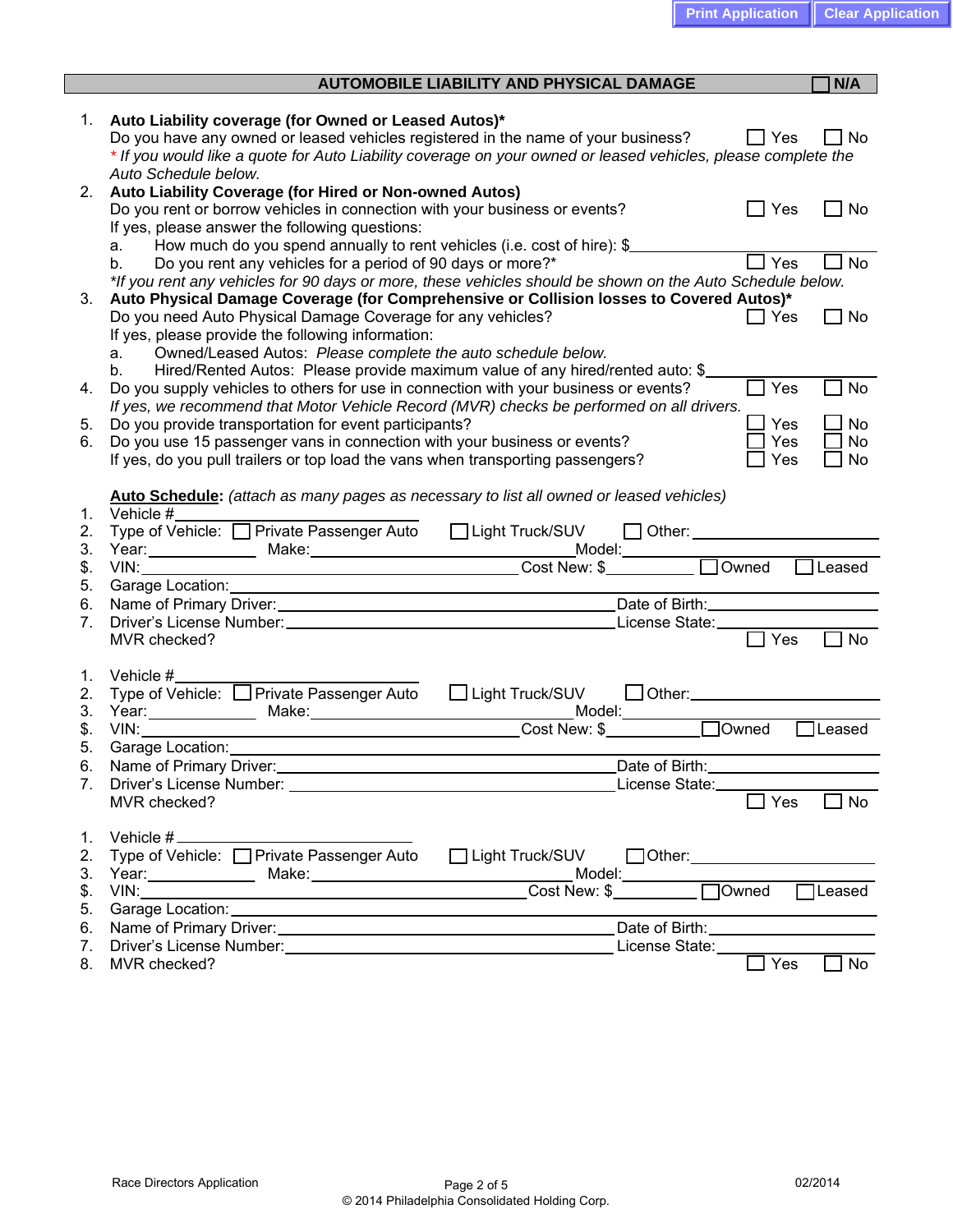|            | <b>PROPERTY</b>                                                                                                                                                                                                                                                                                                                                                                                                                                                                                                                                                                                                                                                                                                                                                                                                                                                                                                                                                                                                                                                                                                              |                             | N/A       |
|------------|------------------------------------------------------------------------------------------------------------------------------------------------------------------------------------------------------------------------------------------------------------------------------------------------------------------------------------------------------------------------------------------------------------------------------------------------------------------------------------------------------------------------------------------------------------------------------------------------------------------------------------------------------------------------------------------------------------------------------------------------------------------------------------------------------------------------------------------------------------------------------------------------------------------------------------------------------------------------------------------------------------------------------------------------------------------------------------------------------------------------------|-----------------------------|-----------|
| 1.         | Physical Address:                                                                                                                                                                                                                                                                                                                                                                                                                                                                                                                                                                                                                                                                                                                                                                                                                                                                                                                                                                                                                                                                                                            |                             |           |
| 2.<br>3.   | Office<br>Storage<br>Other:<br><b>Building Use:</b><br><b>Construction Type:</b><br>Joisted Masonry<br>Frame                                                                                                                                                                                                                                                                                                                                                                                                                                                                                                                                                                                                                                                                                                                                                                                                                                                                                                                                                                                                                 | Masonry Non-Combustible     |           |
|            | <b>Modified Fire Resistive</b><br><b>Fire Resistive</b><br>$\blacksquare$                                                                                                                                                                                                                                                                                                                                                                                                                                                                                                                                                                                                                                                                                                                                                                                                                                                                                                                                                                                                                                                    |                             |           |
| 4.         | Year Built: Vear Built:<br>Building Square Footage:                                                                                                                                                                                                                                                                                                                                                                                                                                                                                                                                                                                                                                                                                                                                                                                                                                                                                                                                                                                                                                                                          |                             |           |
| 5.         | Plumbing:<br>Building Updates (Year): Wiring: Roofing:                                                                                                                                                                                                                                                                                                                                                                                                                                                                                                                                                                                                                                                                                                                                                                                                                                                                                                                                                                                                                                                                       | HVAC:                       |           |
| 6.         | Sprinkler System? If yes, describe:                                                                                                                                                                                                                                                                                                                                                                                                                                                                                                                                                                                                                                                                                                                                                                                                                                                                                                                                                                                                                                                                                          | Yes<br>$\mathbf{I}$         | <b>No</b> |
| 7.         | Fire Alarm System? if yes, describe:                                                                                                                                                                                                                                                                                                                                                                                                                                                                                                                                                                                                                                                                                                                                                                                                                                                                                                                                                                                                                                                                                         | Yes                         | <b>No</b> |
| 8.         | Security System? If yes, describe:                                                                                                                                                                                                                                                                                                                                                                                                                                                                                                                                                                                                                                                                                                                                                                                                                                                                                                                                                                                                                                                                                           | Yes                         | No        |
| 9.<br>10.  | Please fill in the values to determine your total Replacement Cost amount for business Personal Property and<br>Leasehold improvements at ALL locations. TO AVOID A CO-INSURANCE PENALTY, YOU MUST INSURE<br>100% OF THE REPLACEMENT COST OF YOUR PROPERTY AT ALL OF YOUR LOCATIONS.<br>Provide TOTAL values for each of the categories below:<br>(Please attach separate list of any individual property items with value over \$5,000)<br>Supplies and Inventory (such as office supplies, items held for sale):<br>Equipment and Contents: (such as tables, chairs, table coverings, event equipment,<br>computers, electronics, phone/fax system, office contents, etc.)<br>Leasehold Improvements and Betterments (items you have installed or altered at your<br>expense, such as floo ring, wall cove rings, mirrors, ceiling tile, window treatments,<br>lighting, shelving, etc.)<br>Signs: (indoor and outdoor)<br>Miscellaneous Equipment - Describe:<br>Rental Equipment (equipment that you rent from others)<br>Total Replacement Value for all locations (add all lines above)<br><b>Additional Interest:</b> | \$.<br>$\mathcal{L}$<br>\$. |           |
|            |                                                                                                                                                                                                                                                                                                                                                                                                                                                                                                                                                                                                                                                                                                                                                                                                                                                                                                                                                                                                                                                                                                                              |                             |           |
|            | <b>ABUSE AND MOLESTATION</b>                                                                                                                                                                                                                                                                                                                                                                                                                                                                                                                                                                                                                                                                                                                                                                                                                                                                                                                                                                                                                                                                                                 |                             | N/A       |
| 1.         | Does your current insurance program include Abuse and Molestation Coverage?<br>If yes, what are the limits? \$                                                                                                                                                                                                                                                                                                                                                                                                                                                                                                                                                                                                                                                                                                                                                                                                                                                                                                                                                                                                               | Yes                         | No        |
| 2.         |                                                                                                                                                                                                                                                                                                                                                                                                                                                                                                                                                                                                                                                                                                                                                                                                                                                                                                                                                                                                                                                                                                                              |                             |           |
|            |                                                                                                                                                                                                                                                                                                                                                                                                                                                                                                                                                                                                                                                                                                                                                                                                                                                                                                                                                                                                                                                                                                                              |                             |           |
|            | Does your employment process (for employees and volunteers) include verification of<br>whether the individual has ever been convicted of any crime, including sex-related or                                                                                                                                                                                                                                                                                                                                                                                                                                                                                                                                                                                                                                                                                                                                                                                                                                                                                                                                                 |                             |           |
| 3.         | child-abuse related offenses, before an offer of employment is made?<br>Do you have a written crises plan in place for dealing with employees, victims, parents,                                                                                                                                                                                                                                                                                                                                                                                                                                                                                                                                                                                                                                                                                                                                                                                                                                                                                                                                                             | Yes                         | No        |
|            | authorities, and the media if you have an incident of abuse?                                                                                                                                                                                                                                                                                                                                                                                                                                                                                                                                                                                                                                                                                                                                                                                                                                                                                                                                                                                                                                                                 | Yes                         | No        |
| 4.         | Are there written complaint procedures and are they displayed prominently?<br>If yes, explain:                                                                                                                                                                                                                                                                                                                                                                                                                                                                                                                                                                                                                                                                                                                                                                                                                                                                                                                                                                                                                               | Yes                         | No        |
| 5.         | Is there a written supervision plan that monitors staff in day-to-day relationships with<br>clients, both on and off premises?                                                                                                                                                                                                                                                                                                                                                                                                                                                                                                                                                                                                                                                                                                                                                                                                                                                                                                                                                                                               | Yes                         | <b>No</b> |
| 6.         | Are formal written procedures in place for hiring?                                                                                                                                                                                                                                                                                                                                                                                                                                                                                                                                                                                                                                                                                                                                                                                                                                                                                                                                                                                                                                                                           | Yes                         | <b>No</b> |
| 7.         | Do volunteers work directly with clients?                                                                                                                                                                                                                                                                                                                                                                                                                                                                                                                                                                                                                                                                                                                                                                                                                                                                                                                                                                                                                                                                                    | Yes                         | No        |
| 8.<br>9.   | Is there formal staff training on child/sexual abuse, including how to recognize the signs?<br>What procedures are in place to make sure no relationship occurs between staff and clients?                                                                                                                                                                                                                                                                                                                                                                                                                                                                                                                                                                                                                                                                                                                                                                                                                                                                                                                                   | Yes                         | No        |
| 10.<br>11. | Are there procedures prohibiting closed door one-on-one meetings / counseling?<br>Is there more than one person responsible for the welfare of any single patient?                                                                                                                                                                                                                                                                                                                                                                                                                                                                                                                                                                                                                                                                                                                                                                                                                                                                                                                                                           | Yes<br>Yes                  | No<br>No  |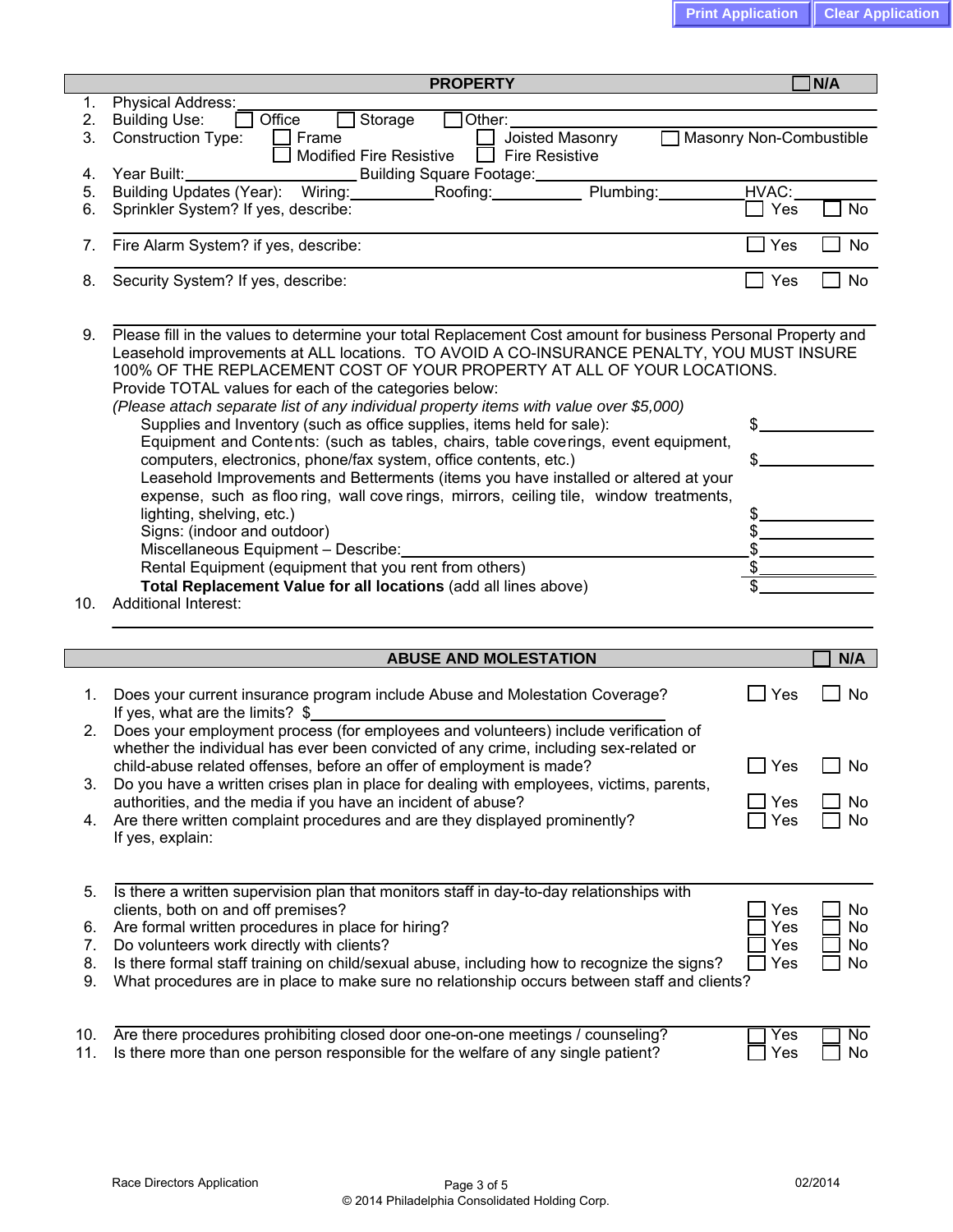| <b>Print Application   Clear Application</b> |  |
|----------------------------------------------|--|
|----------------------------------------------|--|

| 12.            | Have any incidents resulted in an allegation of sexual abuse?<br>Was the case settled?<br>Was the case taken to trial?<br>Amount paid for damages to the victim: \$                                                            | Yes<br>Yes<br><b>Yes</b> | No<br><b>No</b><br>No |
|----------------|--------------------------------------------------------------------------------------------------------------------------------------------------------------------------------------------------------------------------------|--------------------------|-----------------------|
| 13.            | Do you run criminal background checks on employees?                                                                                                                                                                            | Yes                      | No                    |
| 14.            | Do you run criminal background checks on volunteers?                                                                                                                                                                           | Yes                      | No                    |
|                | <b>EVENT SCHEDULE</b>                                                                                                                                                                                                          |                          |                       |
|                | (attach as many pages as necessary to list all events)                                                                                                                                                                         |                          |                       |
| 1.             |                                                                                                                                                                                                                                |                          |                       |
| 2.             |                                                                                                                                                                                                                                |                          |                       |
| 3.             | Event Location: Note and Second Contract and Second Contract of the Contract of the Contract of the Contract of the Contract of the Contract of the Contract of the Contract of the Contract of the Contract of the Contract o |                          |                       |
| 4.             |                                                                                                                                                                                                                                |                          |                       |
| 5.             |                                                                                                                                                                                                                                |                          |                       |
| 6.             | Do you collect signed waivers?                                                                                                                                                                                                 | Yes                      | <b>No</b>             |
| 7.             | Is this Event sanctioned through a National Governing Body or Association?                                                                                                                                                     | Yes                      | <b>No</b>             |
|                | If sanctioned, please provide the name of sanctioning body:                                                                                                                                                                    |                          |                       |
|                | If not sanctioned, do you want us to provide a quote for Event Liability coverage?                                                                                                                                             | Yes                      | <b>No</b>             |
| 1.<br>2.<br>3. | Event Location: New York Contract in the Contract of the Contract of the Contract of the Contract of the Contract of the Contract of the Contract of the Contract of the Contract of the Contract of the Contract of the Contr |                          |                       |
| 4.             | Event/Activity description:<br>Estimated event revenues: \$<br>Mumber of Event Participants:                                                                                                                                   |                          |                       |
| 5.             |                                                                                                                                                                                                                                |                          |                       |
| 6.             | Do you collect signed waivers?                                                                                                                                                                                                 | Yes                      | <b>No</b>             |
| 7.             | Is this event sanctioned through a National Governing Body or Association?                                                                                                                                                     | Yes                      | No                    |
|                | If sanctioned, please provide the name of sanctioning body:                                                                                                                                                                    | Yes                      | <b>No</b>             |
|                | If not sanctioned, do you want us to provide a quote for Event Liability coverage?                                                                                                                                             |                          |                       |
| 1.             |                                                                                                                                                                                                                                |                          |                       |
| 2.             | Event Number: _________________________________                                                                                                                                                                                |                          |                       |
| 3.             | Event Location: Notified and Second Contract of the Contract of the Contract of the Contract of the Contract of the Contract of the Contract of the Contract of the Contract of the Contract of the Contract of the Contract o |                          |                       |
| 4.             |                                                                                                                                                                                                                                |                          |                       |
| 5.             |                                                                                                                                                                                                                                |                          |                       |
| 6.             | Do you collect signed waivers?                                                                                                                                                                                                 | Yes                      | <b>No</b>             |
| 7.             | Is this Event sanctioned through a National Governing Body or Association?                                                                                                                                                     | Yes                      | <b>No</b>             |
|                | If sanctioned, please provide the name of sanctioning body:                                                                                                                                                                    |                          |                       |
|                | If not sanctioned, do you want us to provide a quote for Event Liability coverage?                                                                                                                                             | Yes                      | <b>No</b>             |